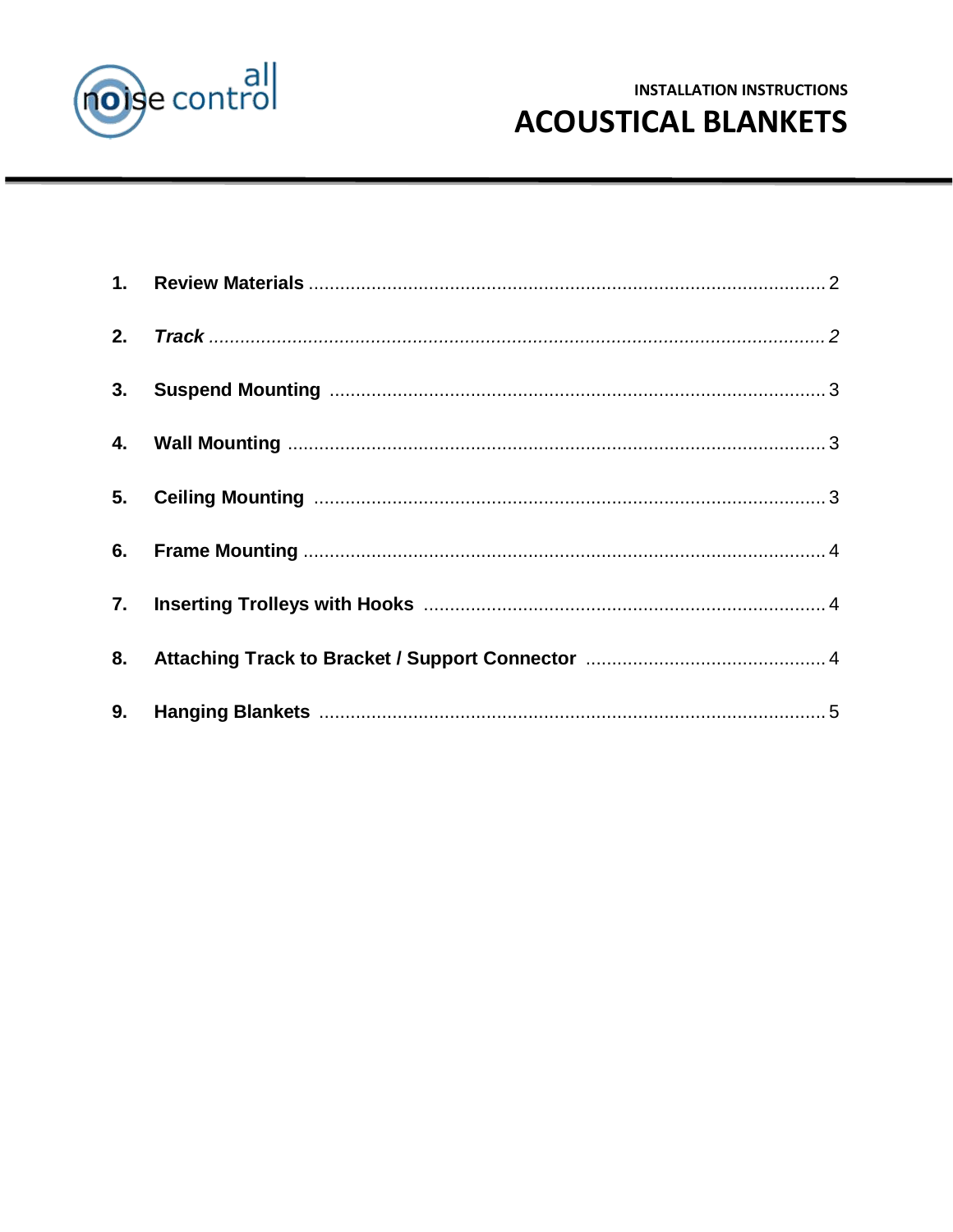### **1. Review Materials**

- A. Review the submittal and installation drawings
- B. All curtains and included mounting hardware will be listed on the Materials Required List (heavy frames will have a separate Bill of Materials included with shipment).

**IMPORTANT!** *Check the submittal and materials required list to make sure all items are present*

## <span id="page-1-0"></span>**2. Track**

- A. Single Track:
	- 1) Affix and End Stop to just one open end.



- B. Splicing Multiple Tracks (if required)
	- 1) Loosely place 2 Allen screws onto each Straight Splice Connector, just one and a half turns.
	- 2) Insert the two tracks into either end of the splice and tighten the screws.



- 
- 4) Affix an End Stop to just one open end.
- C. Measure the length of the track to ensure it matches submittal.

**IMPORTANT**! Note for Mounting Methods: Mounting bracket should be approximately 6" from each end and either side of a Splice Connector. It is more important to attach the bracket to solid material than to comply with the 6" measurement.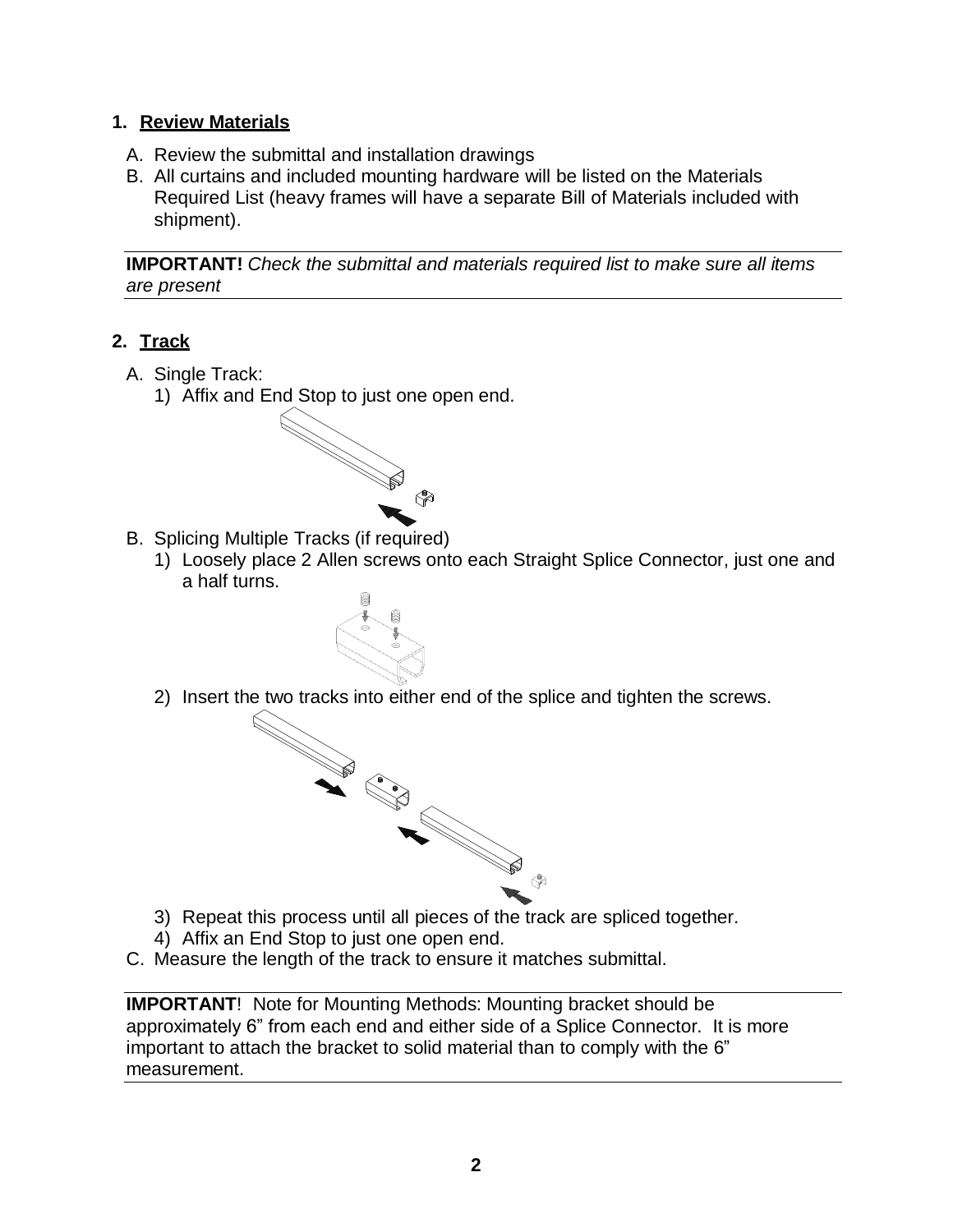### <span id="page-2-0"></span>**3. Suspend Mounting**

A. This method requires 3/8" threaded rod (not included with hardware) securely attached to the structure.

For rod length, measure the distance from bottom of the roof beam or truss to the floor. Subtract the height of the curtain assembly (actual curtain length plus 2") and an additional 1½" from that amount. This will leave 1½" of rod for bracket attachment (and leveling adjustment if required). 1.50"

1.50

ィ

**CURTAIN** ASSEMBLY

2.00"

CURTAIN LENGTH

**CURTAIN** ASSEMBLY

2.00"

⊜

D)

CURTAIN LENGTH

**NOTE**: It is important that all of the threaded rod ends are level with one another. Final track assembly should be level  $\pm$  1/4 ".

- B. Place a nut 1½" up from the bottom of the threaded rod.
- C. Place a washer over the rod, then the mounting bracket.
- D. Place another washer then another nut on the rod and tighten the assembly.
- E. Repeat for each bracket.
- F. Proceed to Step 7.

## <span id="page-2-1"></span>**4. Wall Mounting**

- A. On one side of the bulkhead, place a mark at the height of the curtain assembly (actual curtain height plus 2").
- B. From that point stretch a line level to the opposite side and place a mark. That distance should be the length of the Straight Track assembly. See Step 2.
- C. Connect the marks with a straight level line.
- D. Place each Mounting Bracket on the wall so the top edge of

the bracket is even with the line. Brackets can have the mounting tab in either an up or a down position depending on the system design.

- E. Mark the mounting holes.
- F. Remove the bracket, drill the holes and screw the bracket to the wall.
- G. Proceed to Step 7.

## <span id="page-2-2"></span>**5. Ceiling Mounting**

- A. The ceiling surface must be flat and level with the floor.
- B. The height of the curtain is pre-determined by the ceiling height. The ceiling must be at least 2" higher than the actual curtain height to allow for the hardware.
- C. Place a mark on the ceiling where both ends of the track will fall. See Step 2 for track length measurement.
- D. Connect these marks with a straight line.
- E. Place the Ceiling Support Connector on the ceiling.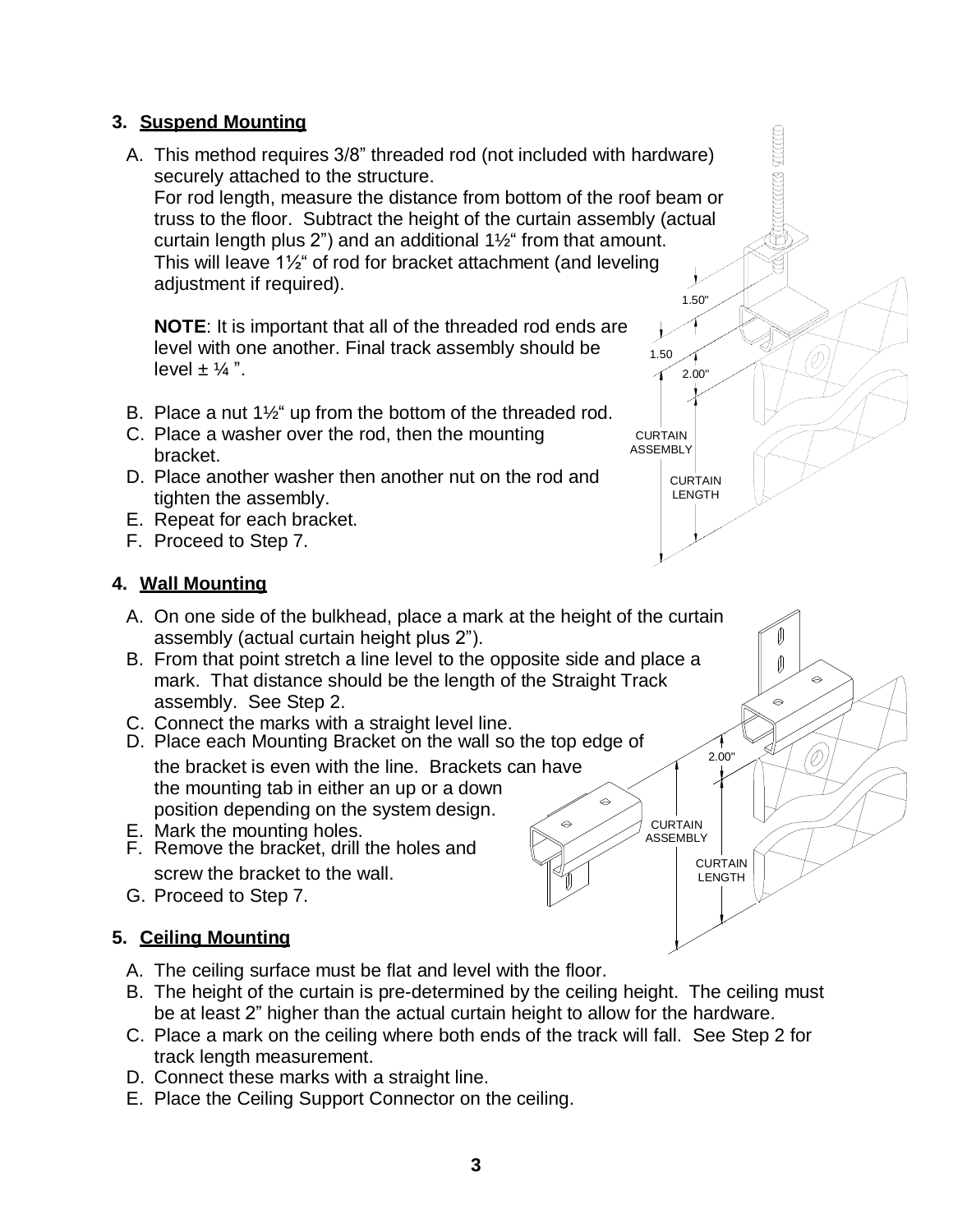- F. Mark the mounting holes.
- G. Remove the bracket, drill the holes and screw the bracket to the ceiling.
- H. Proceed to Step 7.

# <span id="page-3-0"></span>**6. Frame Mounting**

- A. Assemble frame per drawing. DO NOT anchor the base plates to the floor at this time.
- B. Check the frame to be sure it is square and level and in accordance with the dimensions.
- C. After curtains have been hung, Step 9, recheck square, then drill and anchor base plates in place.
- D. Proceed to Step 7.

# <span id="page-3-1"></span>**7. Inserting Trolleys with Hooks**

A. Place each trolley into the open end of the track. The number of trolleys must be equal to the number of grommets on the top edge of the curtains.



B. Affix the second End Stop to the open end of the track.

## **8. Attaching Track to Bracket / Support Connector**

#### **For brackets with removable plate and nut**

- A. Remove the track Holder Plate from each of the Support Connectors.
- B. Place the Straight Track (assembly) into the Support Connector.
- C. Replace the track holder plate to each of the Support Connectors and tighten the locking nut so that the track is secure.

## **For slide through brackets with set screw**

- A. Slide track through the bracket.
- B. Some configurations may require bracket be mounted to structure after track has been placed in the bracket.
- C. Tighten set screw to hold in place

The track assembly should be level  $\pm$  1/4".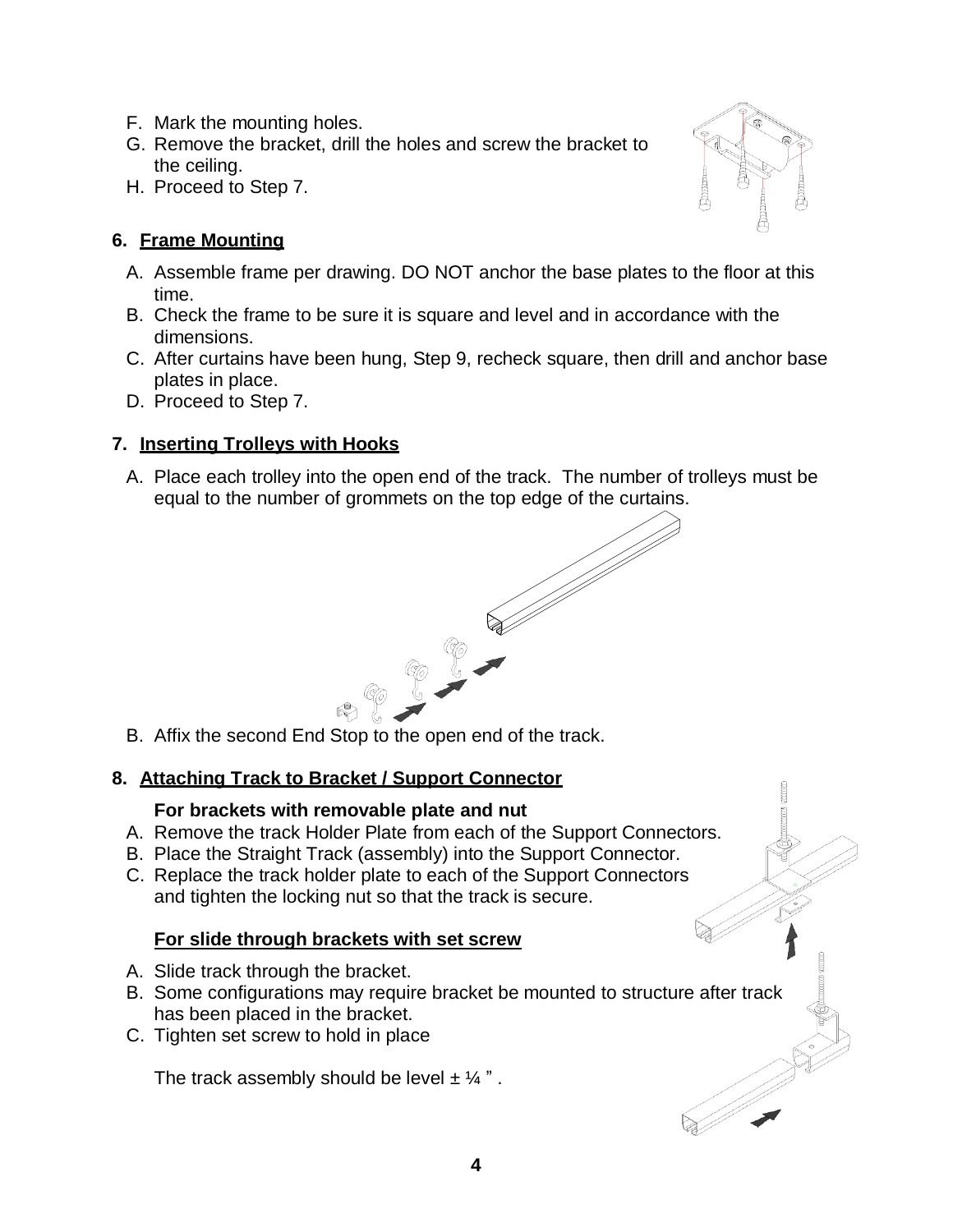## <span id="page-4-0"></span>**9. Hanging the Curtain**

A. Place each curtain grommet over a trolley hook.





B. Connect adjoining panels together using the Velcro attached to the panels. Panels should overlap approximately 2" (the width of the Velcro).



C. If this is a multi-sided system, join corner panels with the provided corner cover, a length of barrier material with 2 strips of hook Velcro on one side.



D. If system has a valence, cut the provided loop Velcro to length and attach the to the roller track. Attach the valence (hook Velcro is already attached) to the track.